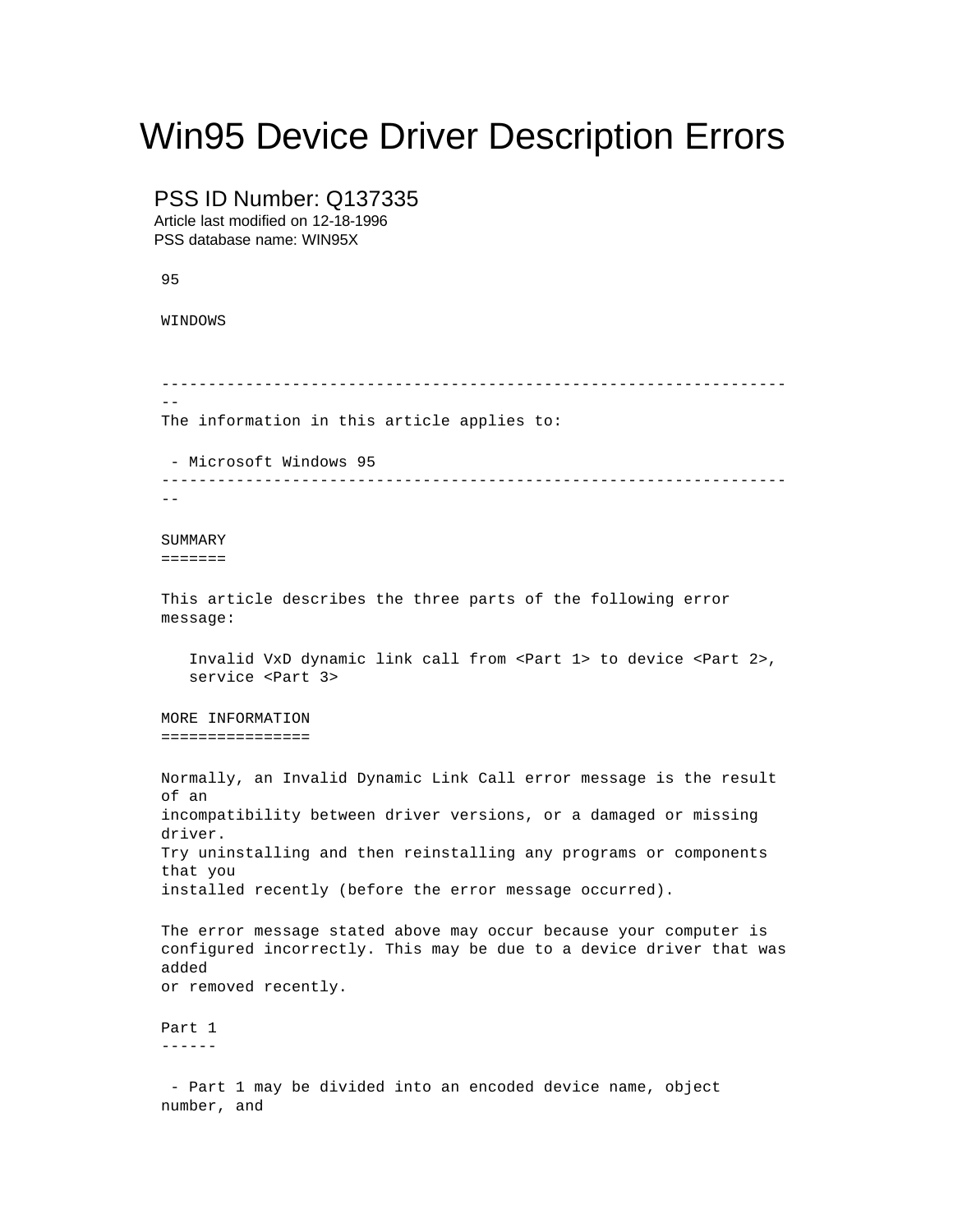offset, such as "VMM(0A) + 0000001C." This example means the problem was detected in the VMM virtual device driver, in object 0A, at offset 0000001C. - If Part 1 is an eight-character sequence of letters and numbers, such as "C13A1EC6," a device driver jumped to an invalid location. The identity of the driver could not be determined. If this is the case, restart your computer in Safe mode by pressing the F8 key when you see the "Starting Windows 95" message, then choosing Safe Mode from the Windows 95 Startup menu. If the error message does not reoccur, the problem may be caused by one of the installed device drivers. For information about how to create a new System.ini file without third-party drivers, see the following article in the Microsoft Knowledge Base: ARTICLE-ID: Q140441 TITLE : Creating a New System.ini File Without Third-Party Drivers Part 2 ------ - If Part 2 is the name of a device (such as VMD), the named device driver should be upgraded to a Windows 95-compatible version. When this type of error occurs, it means Part 1 requested that Part 2 perform an operation that Part 2 does not support. This typically means that there is a version mismatch between the two drivers. If this is the case, make certain Part 1 and Part 2 are compatible. If the driver identified in Part 2 is provided with Windows 95, make sure the driver identified in Part 1 is designed for Windows 95. The driver identified in Part 2 may not be compatible with Windows 95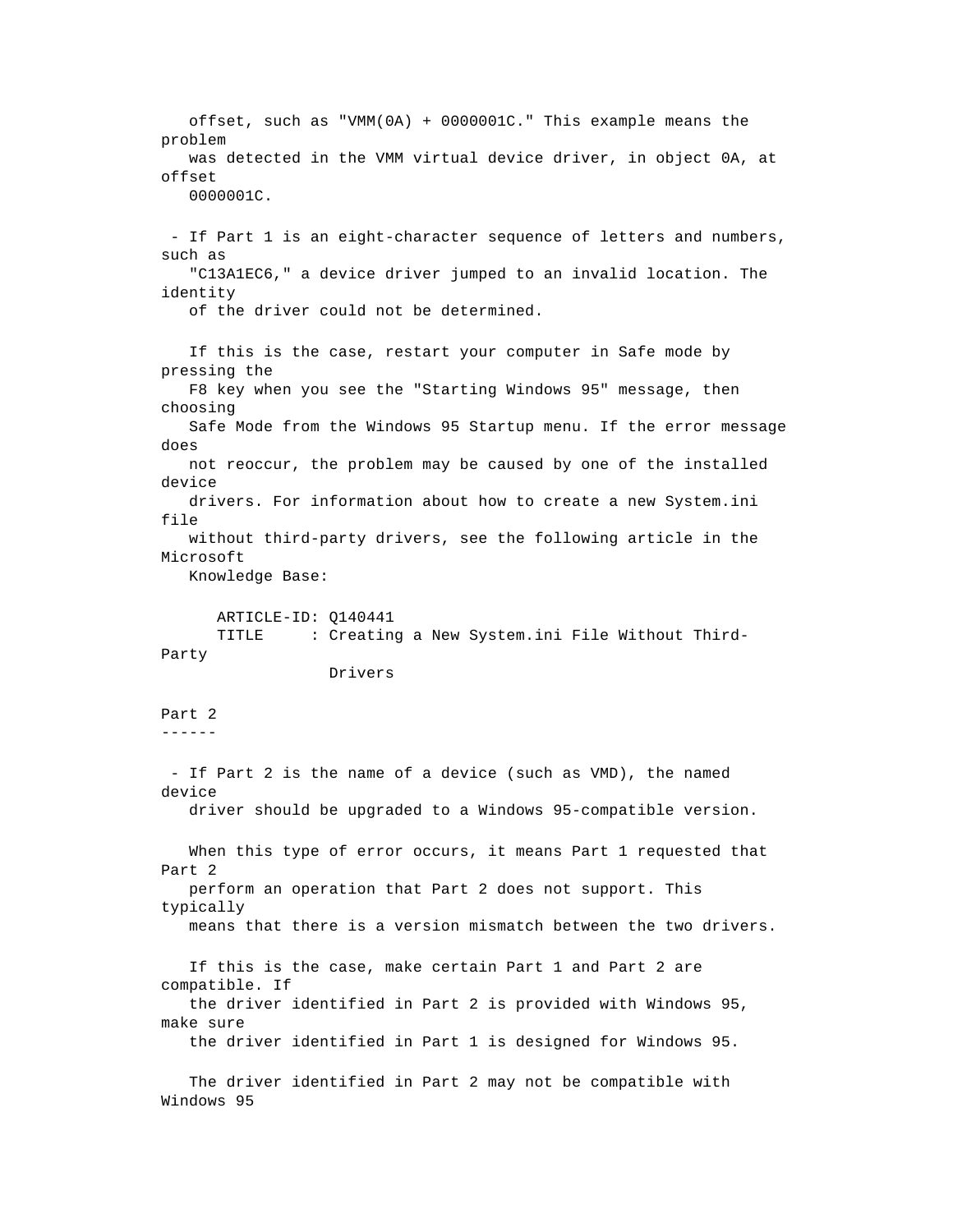because a newly installed program may have replaced the Windows 95 standard driver with a customized driver. This is typically the case for device drivers marked with an exclamation point in the table below. - If Part 2 is a four-character sequence of letters and numbers, such as "0418," a device driver required by the system could not be found. See the below table for a list of commonly encountered device drivers and their identification numbers. If this is the case, install the missing driver or remove the driver identified in Part 1 that requires it. Part 3 ------ Part 3 provides the service ordinal (for example, it identifies which service from Part 2 was requested but could not be satisfied). If the service number is unusually large (for example, the first two digits are not both zero), the problem may be that Part 1 is damaged. However, service numbers as large as 0191 are not unusual if the device driver identified in Part 2 is VMM. If Part 3 is unusually large, reinstall the driver identified in Part 1. Remember, Part 1 may contain a device name, an object number, and an offset. How to Determine a Device Driver's Source ----------------------------------------- 1. The device driver name may suggest the name of the program that installed it. For example, CCVKD is the virtual keyboard device driver installed by Carbon Copy. Virtual devices often begin with the letter "V" and end in the letter "D." For example, VNAVD is the Norton Anti- Virus device driver.

 If you are successful in identifying the source of the driver, remove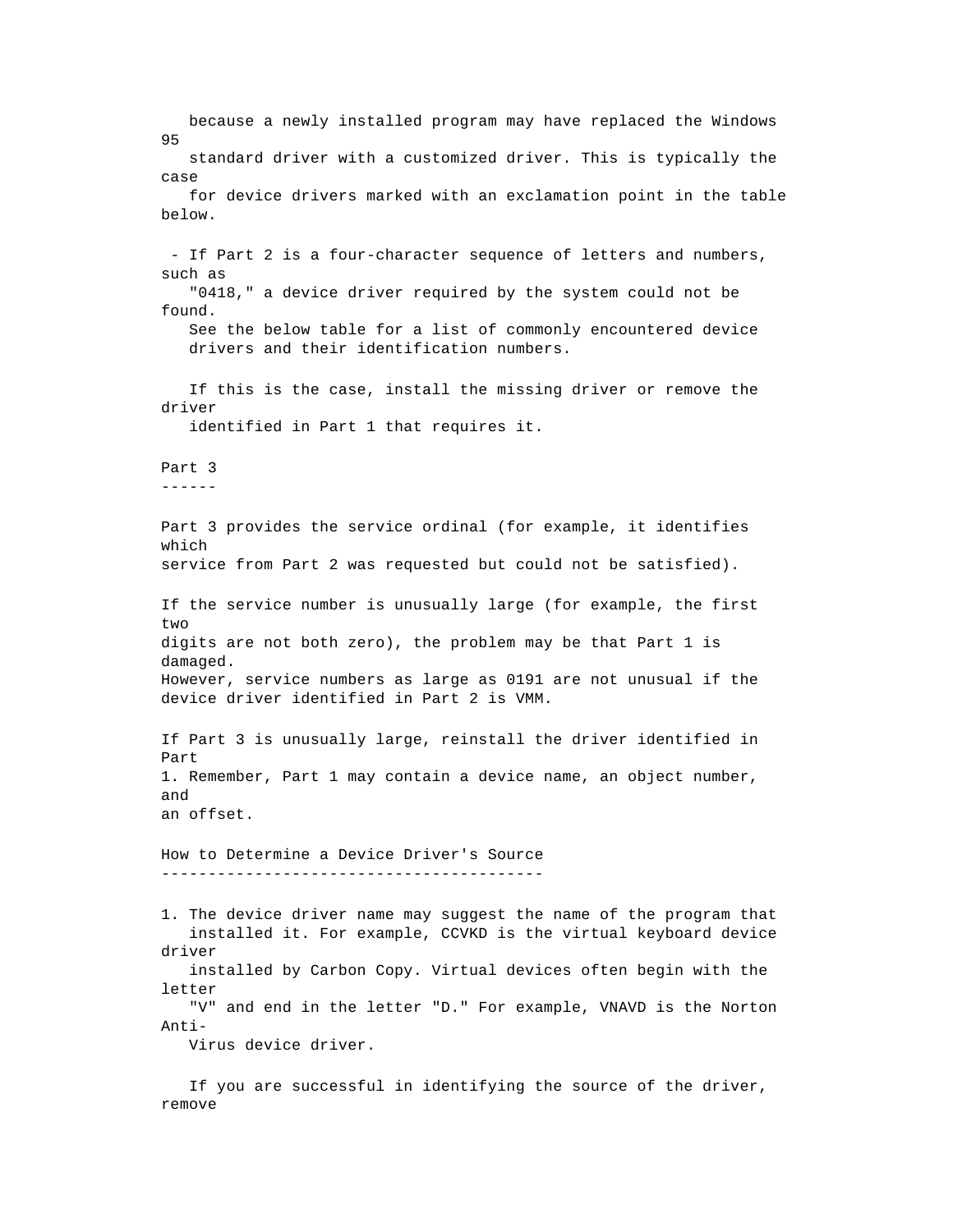the corresponding program. 2. The device driver name may begin with the letters "NW," suggesting that it may be a Novell NetWare networking driver. Other clues that may identify a driver as network-related are the presence of the letters "NDIS," "NET," or "SERVER." 3. If you are unable to identify the program or component that installed the driver, search the [386Enh] section of the System.ini file for a line with the following form Device=<DeviceName>.386 where <DeviceName> is the name of the device driver, possibly with a path, or possibly with a slightly modified name. For example: Device=ccvkd.386 4. If the driver that needs to be replaced is one of the Windows 95 standard drivers, run Windows 95 Setup again, and choose to verify the installation. The following table lists virtual device drivers you may encounter. Legend: # - Indicates a standard Windows 95 driver. ! - Indicates a standard Windows 95 driver that may have been replaced by a third-party product. \$ - Indicates a driver provided by a third-party manufacturer. 3.0 - Indicates a driver from Windows 3.0. 3.1, 3.11 - Indicates device drivers that have been superseded by drivers in Windows 95. ID Driver No. Name Driver Description ------------------------------------------------------------------- ---- # 0001 VMM Virtual Machine Manager # 0002 DEBUG WDEB386 Kernel Debugger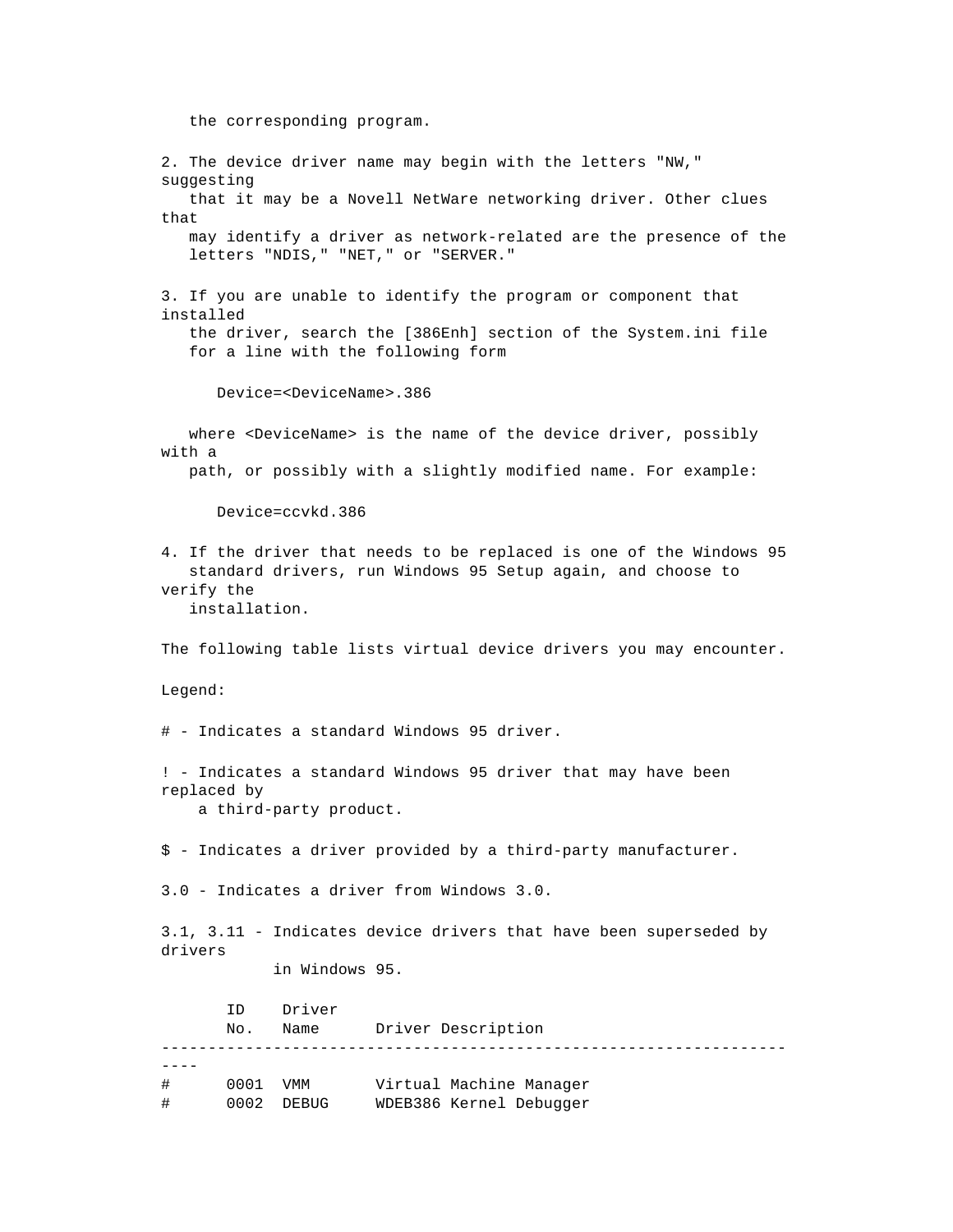| Ţ                   | 0003         | VPICD                  | Virtual Programmable Interrupt Controller                                     |
|---------------------|--------------|------------------------|-------------------------------------------------------------------------------|
| Device              |              |                        |                                                                               |
| #                   | 0004         | VDMAD                  | Virtual Direct Memory Access Device                                           |
| Ţ                   | 0005         | VTD                    | Virtual Timer Device                                                          |
| #                   | 0006         | V86MMGR                | Virtual 8086-mode Memory Manager                                              |
| #                   | 0007         | PAGESWAP               | Demand Paging Swap Device                                                     |
| #                   | 0008         | PARITY                 | Parity-checking Device                                                        |
| #                   | 0009         | REBOOT                 | System Reboot Device                                                          |
| Ţ                   | 000A         | <b>VDD</b>             | Virtual Display Device                                                        |
| #                   | 000B         | VSD                    | Virtual Sound Device                                                          |
| Ţ                   | 000C         | VMD                    | Virtual Mouse Device                                                          |
| Ţ                   | 000D         | VKD                    | Virtual Keyboard Device                                                       |
| Ţ                   | 000E         | <b>VCD</b>             | Virtual Communications Device                                                 |
| Ţ                   | 000F         | VPD                    | Virtual Printer Device                                                        |
| 3.1                 | 0010         | BLOCKDEV               | Block Device Driver                                                           |
| #                   | 0010         | IOS                    | Input/Output Supervisor                                                       |
| #                   | 0011         | VMCPD                  | Virtual Math Coprocessor Device                                               |
|                     | 0012         |                        | PS/2 Extended BIOS Device Driver                                              |
| #                   |              | EBIOS                  | BIOS Translation Device Driver                                                |
| #                   | 0013         | BIOSXLAT               |                                                                               |
| #                   | 0014         | VNETBIOS               | Virtual NetBIOS Device Driver                                                 |
| #                   | 0015         | DOSMGR                 | MS-DOS Device Driver                                                          |
| #                   |              | 0017 SHELL             | Shell Interface Device                                                        |
| #                   | 0018         | VMPOLL                 | Virtual Machine Polling Detection Device                                      |
| : 3.1 001A          |              | DOSNET                 | MS-DOS Network Interface Driver - This                                        |
| driver is           |              |                        |                                                                               |
|                     |              |                        | often replaced by third-party network                                         |
| drivers             |              |                        |                                                                               |
| Ţ.                  | 001B         | VFD                    | Virtual Floppy Device                                                         |
| \$!                 | 001C         | LOADHI                 | EMM386 Memory Manager Driver - This driver                                    |
| is often            |              |                        |                                                                               |
|                     |              |                        | replaced by third-party memory managers                                       |
| #                   | 0020         | INT13                  | Fixed Disk Interrupt Driver                                                   |
| $1 \quad 3 \quad 1$ | 0021         | PAGEFILE               | Paging File Device - This driver is often                                     |
| replaced            |              |                        |                                                                               |
|                     |              |                        | by RAM-doubling software                                                      |
|                     | 0022         | SCSI                   | SCSI Device                                                                   |
|                     |              |                        |                                                                               |
|                     | 0023         | MCA POS                | MCA POS Device                                                                |
|                     | 0024         | SCSIFD                 | SCSI FastDisk Device                                                          |
|                     | 0025         | VPEND                  | Pen Device                                                                    |
| 3.1                 | 0026         | APM                    | Advanced Power Management Device                                              |
| #                   | 0026         | VPOWERD                | Virtual Advanced Power Management Device                                      |
| #                   | 0027         | VXDLDR                 | VxD Loader device                                                             |
|                     | 0028         | <b>NDIS</b>            |                                                                               |
| #                   |              |                        | NDIS wrapper                                                                  |
| #                   | 002A         | VWIN32<br><b>VCOMM</b> | Windows 95 Win32 Support Driver                                               |
| #                   | 002B         |                        | Windows 95 Communications Device Driver                                       |
| #<br>3.1            | 002C<br>002D | SPOOLER<br>WIN32S      | Print Spooler<br>WIN32S Driver                                                |
| 3.11                |              |                        |                                                                               |
|                     | 0031         | <b>VNB</b>             | NetBEUI Driver from Windows for Workgroups                                    |
| 3.11                | 0032         | SERVER                 | NetBEUI Driver from Windows for Workgroups                                    |
| #                   | 0033         | CONFIGMG               | Plug and Play Configuration Manager                                           |
| 3.1                 | 0034         | DWCFGMG                | Configuration Manager for Windows 3.1 and                                     |
| $MS-DOS$            |              |                        |                                                                               |
| #<br>#              | 0035<br>0036 | SCSIPORT<br>VFBACKUP   | I/O Subsystem Miniport Loader/Driver<br>Helper Driver for Backup Applications |